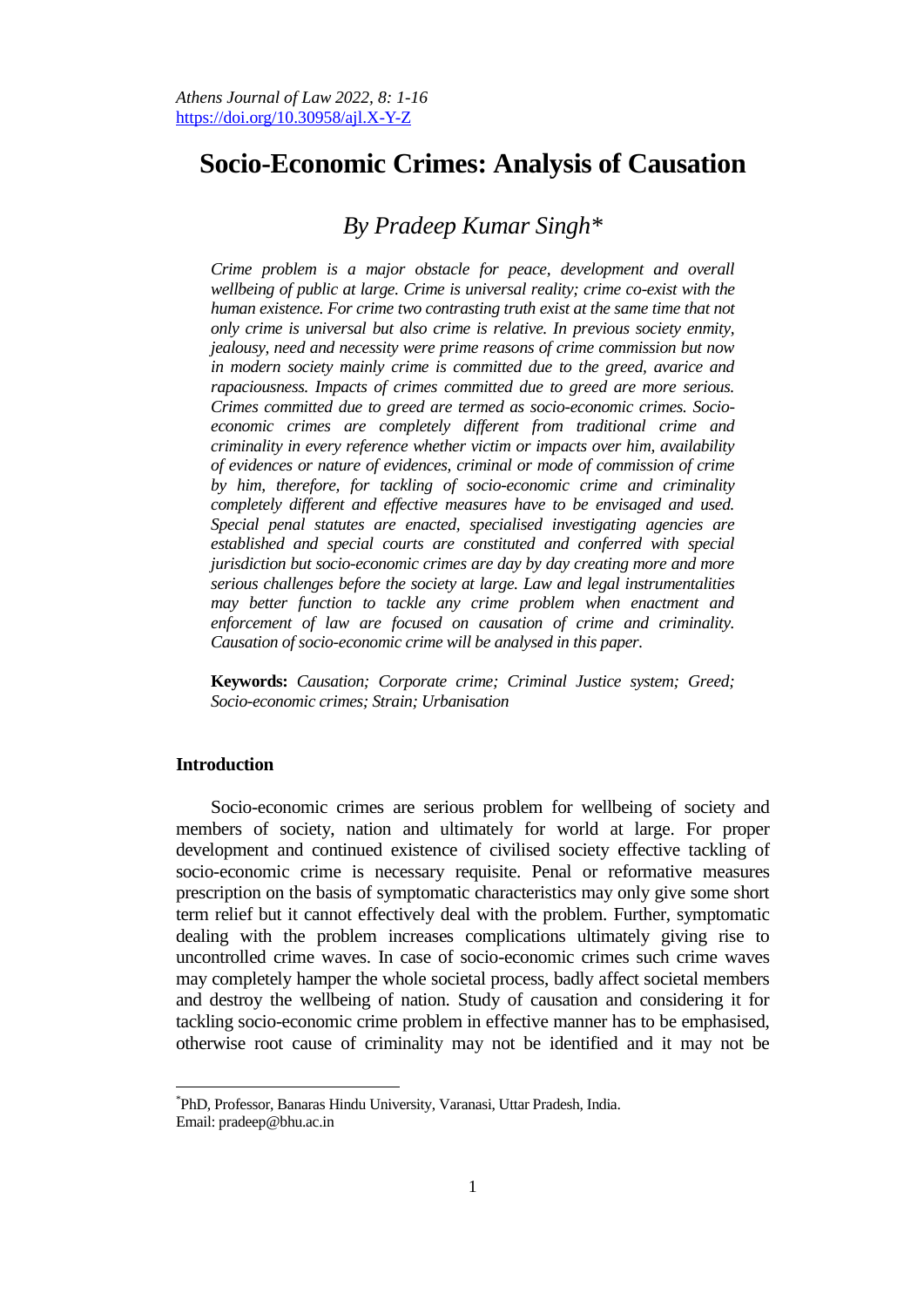effectively dealt with. To clear the controversy regarding importance of causation in criminal justice system operations analogy may be made with medical sciences; now in cure of ailments symptomatic treatment administration is not considered appropriate, cause targeted treatment is better. In medical science it is appropriate that in the first instance cause of ailment has to be identified; whether ailment is due to the infection or malfunction of a body organ. When infection is cause of ailment, it has to be identified that by which parasite infection is caused and which medicine may be effective. When reason of ailment is malfunction of body organ, it has to be identified that by which body organ and what may be cure. In medical science treatment includes diagnosis, prescription of treatment, and administration of treatment; similarly in criminal justice system in sentencing there are three components – identification of criminality and reasons of criminality, determination of effective dealing measure whether it will be sentence or reformation. When it is identified that sentence may be appropriate then such determination includes determination of nature of sentence and determination of extent of sentence, and infliction of sentence. In case of socio-economic criminals, Supreme Court has decided that reformative measures are not effective and appropriate measure to deal with socio-economic criminals as they have no prospect of reformation and further special penal statutes prescribe minimum sentence, thereby, sentence application is mandatory<sup>1</sup>. In criminal justice system symptomatic dealing with crime problem, thereby, mechanistic approach to deal with crime problem may not be effective; individualised causation based treatment method of dealing with crime problem has to be used. Socio-economic crimes hamper whole societal development, seriously affect wellbeing of public at large, graver impacts are caused over public exchequer, safety and security of nation, and ultimately whole world is badly affected.

## **Socio-economic Crimes: Meaning**

 $\overline{a}$ 

Socio-economic crimes are considered as by-product of modern society. Edwin Sutherland was first academician to study the crimes committed by upper class persons in course of performance of occupation and he named such crimes as white collar crimes. Before him, William Bonger, a Dutch criminologist, gave opinion regarding impact of capitalism on crime commission and observed that capitalism increases selfishness in the individuals; poor and rich both may commit crime. Opinion of Bonger was providing that rich person may also commit crime but his study was not detailed and further, it was not talking about crime committed in performance of occupation. Sutherland provided sufficient theoretical and empirical substratum to white collar crime. Sutherland defined White Collar Crime That White Collar Crime may be defined approximately as a

<sup>1</sup>*Pyarli K Tejani v Mahadeo Ramchandra Dange,* AIR 1974 SC 228; *State through S P New Delhi v. Rattan Lal Arora,* indiankanoon.org/doc/634266/; *Shyam Lal Verma v Central Bureau of Investigation*, Indiankanoon.org/doc/93520640/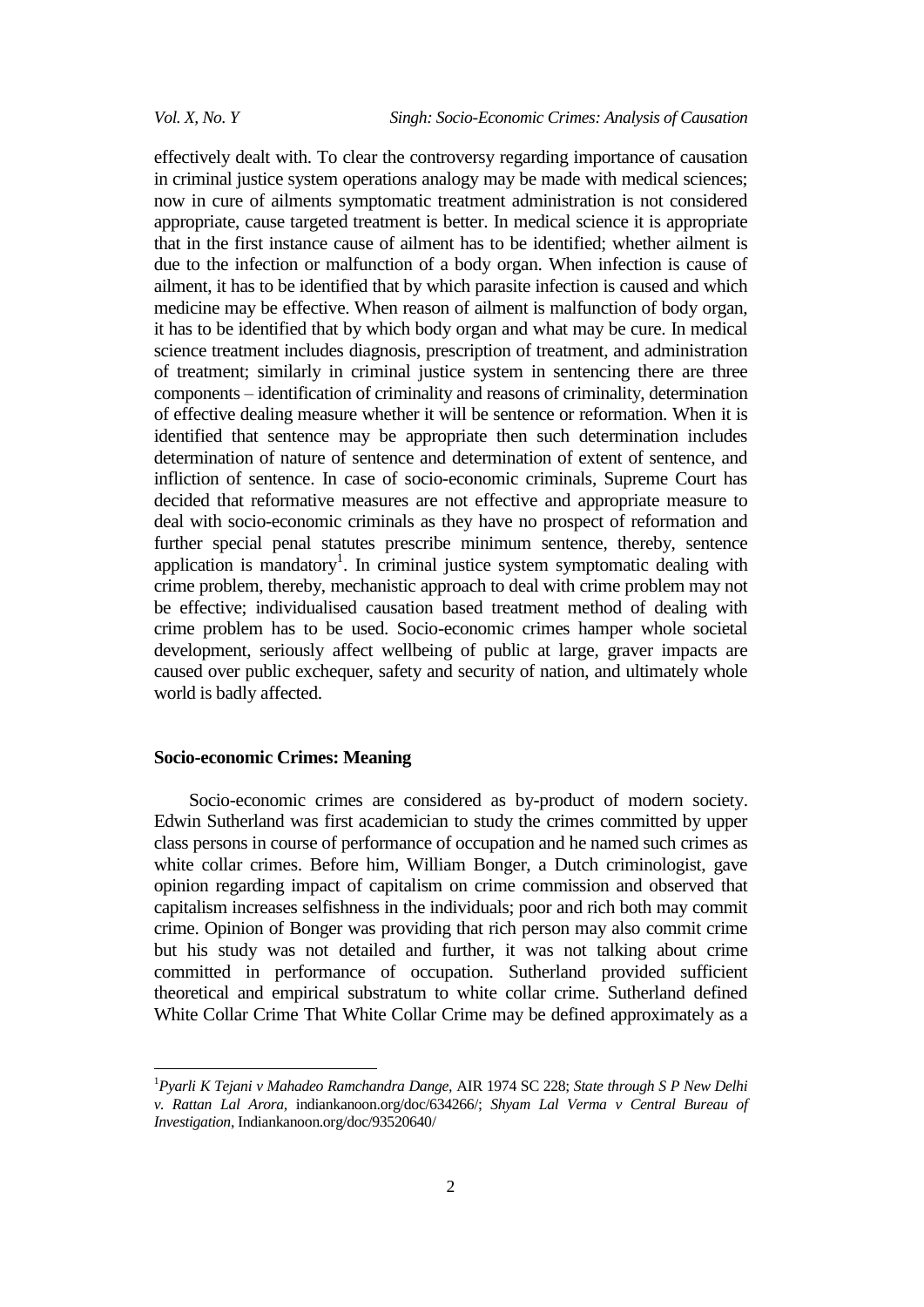crime committed by person of respectability and high social status in the course of his occupation.<sup>2</sup>

Analysis of definition given by Sutherland clear that on identifying of three elements, crime may be taken as white collar crime  $-1$ , who committed crime, 2. what law was violated, and 3. when was the crime committed. Society has conferred status and position, and further, society has provided respectability to white collar person, thereby, he is always taken as person to act for betterment of society but he is affecting the society by crime commission. The description that the white collar criminal is person of high socio-economic status and respectability clearly establishes that this category of crime is completely different from traditional crime and criminal. Further, another distinctive feature of white collar crime is 'violation of law enacted to regulate occupational activities'. Generally, crime is defined as violation of provisions of criminal law. Sutherland himself has defined that criminal behaviour is violation of criminal law. Sutherland defined crime that crime is behaviour in violation of criminal law. No matter how immoral, reprehensible, or indecent an act may be, it is not criminal act unless it is outlawed by the state. But usually allegations are made against Sutherland that he brought business activities and some violations of law in category of crime. 'When crime was committed' is third essential requisite for white collar crime. Sutherland clearly described that law regulating occupational activities is violated in reference to performance of occupational activities. Only white collar person is not sufficient for commission of white collar crime; if he is doing his professional act and in course of it he has committed criminal act, it may constitute white collar crime; suppose medical practitioner physically assaults the patient in the hospital, act is committed by medical practitioner who is respectable professional person but his act is no way related to his occupational activities, thereby, it will not be white collar crime. In another instance same medical practitioner in performance surgery of abdominal part of body without any consent illegally removes some internal organ, it may constitute white collar crime.

Sutherland studied larger and well established corporate bodies and on this basis he gave his conception regarding white collar crime. In modern reference to socio-economic crime white crime is taken as occupational crime which is one important aspect of socio-economic crimes. Socio-economic crime has another important aspect is corporate crime. When study of Sutherland is taken in proper perspective it is about corporate crime; he studied corporate bodies and gave opinions regarding white collar crime.<sup>3</sup> Traditional crimes are usually committed by criminals individually or in loosely constituted group; contrast to aforesaid white collar criminals commit crime in organised manner after detailed planning. It makes availability of clues and evidences completely difficult, thereby, detection and prosecution of white collar criminal difficult ultimately tackling of white collar crime difficult. Prof. Marshall B Clinard highlighted that white collar crime is committed by organised gang and he in this reference observed that white collar crime is violation of law committed primarily by groups such as professional men, businessmen and politicians in course of their occupation. Marshall B Clinard

 $\overline{\phantom{a}}$ 

 $2$ Sutherland (1949) at 9.

 $3$ Clinard, Yeager & Blackburn Clinartd (2006) at 13..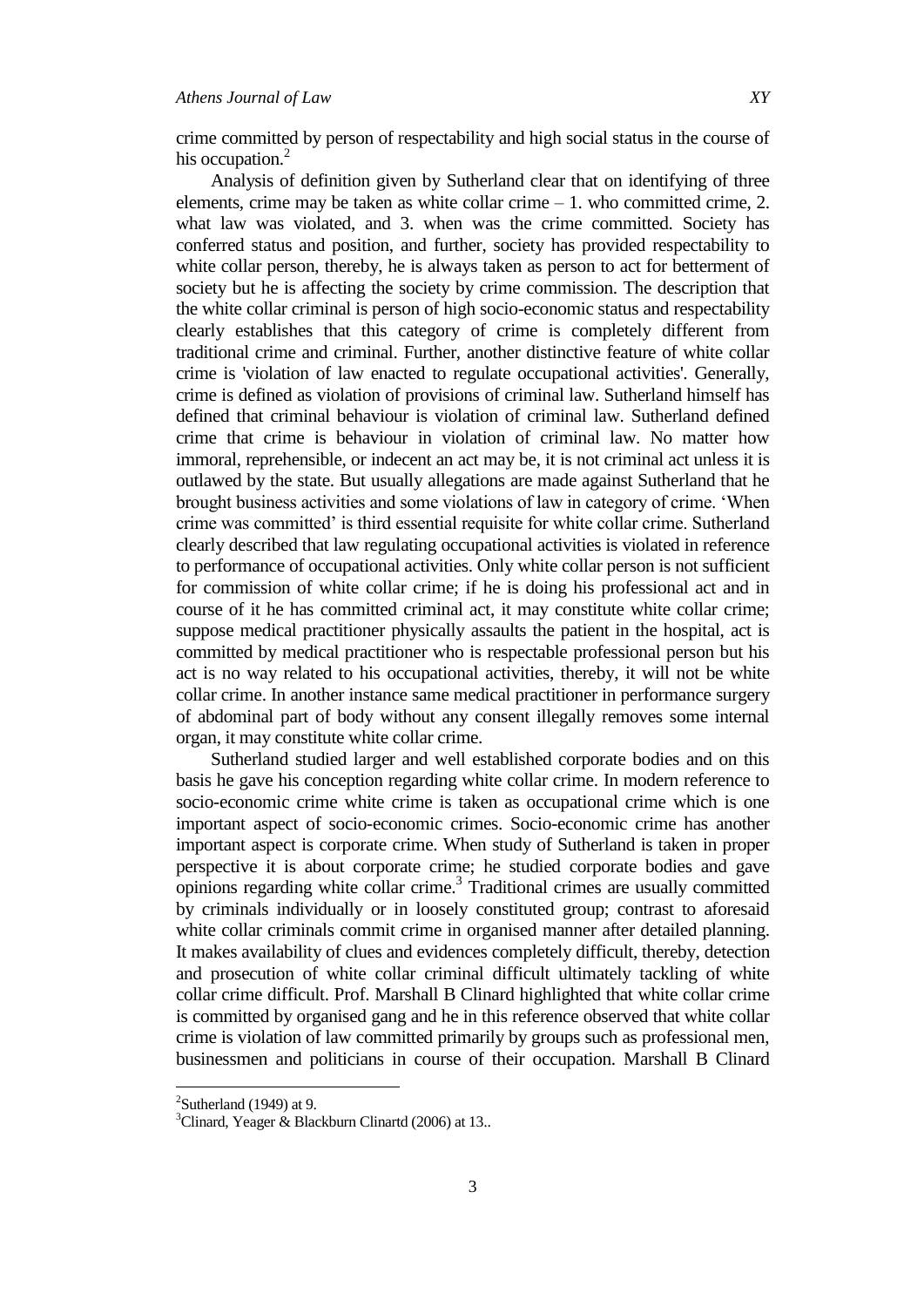opined that white collar crime is committed by professional person and it may be put in two categories occupational crime and corporate crime. When professional person commits criminal act as employee of corporate body which is identifiable by fact that criminal act is committed for benefit of corporate body then his act has to be taken as corporate crime. But when act of professional person is committed for his own benefit, it is occupational crime.<sup>4</sup> White collar crime in strict sense refers to occupational crimes only. Socio-economic criminals, particularly main perpetrators, do not physically participate and commit crime by concealment. Whenever need arises for physical participation or use of violence, it is by persons acting on lower rung or services of some professional criminals are hired. Group engaged in socio-economic crime form well organised gang as syndicate; in this syndicate main perpetrator forms upper rung and he determines for crime commission, prepare plan for execution of crime; crime commission is supervised and handled by person in syndicate at middle rung; crime plan is executed and crime is committed by person at lower rung in syndicate who works at ground level. Person in syndicate at upper rung act through concealment, to outside world he has personality of sober person but in practical reality and in the syndicate he is main culprit. H. Edelhertz observed that white collar crime is an illegal act or series of illegal acts committed by non-physical means and by concealment or guile, to obtain money or property, to avoid payment or loss of money or property, or to obtain business or personal advantages.<sup>5</sup> Mode of commission of socioeconomic crime is non-physical and objective is monetary.

White collar crime term denotes crime committed by person with high socioeconomic position only. Now it is fact that person with lower position are also involved in committing such crimes. Still main criminal making planning and running crime syndicate for commission of such crimes is person with higher position, person with lower position execute the planning and mere stooge. Socioeconomic crimes are committed due to economic objectives to become richer by getting quick money. Socio-economic crimes seriously affect the whole society. Socio-economic crime is better term to denote the crime committed due to the greed, avarice and rapaciousness and causing serious problem for society at large.

## **Criminological Theories about Causation of Socio-economic Crimes**

Socio-economic criminality may be explained on the basis of Strain Theory given by Robert Merton, Differential Association Theory given by Edwin H. Sutherland, sub-culture theory and opportunity theory. Anomie Theory and Strain Theory developed by Robert Merton taken together with Differential Association Theory given by Edwin H Sutherland provide sufficient explanation for socioeconomic crimes. A concrete opinion for the first time about crime committed by upper class was given by Edwin H Sutherland; he gave name white collar crime to differentiate crime committed by lower class, generally, referred as traditional

 $4$ Ibid, at 18.

<sup>5</sup>Edelhertz (1970) at 19-20.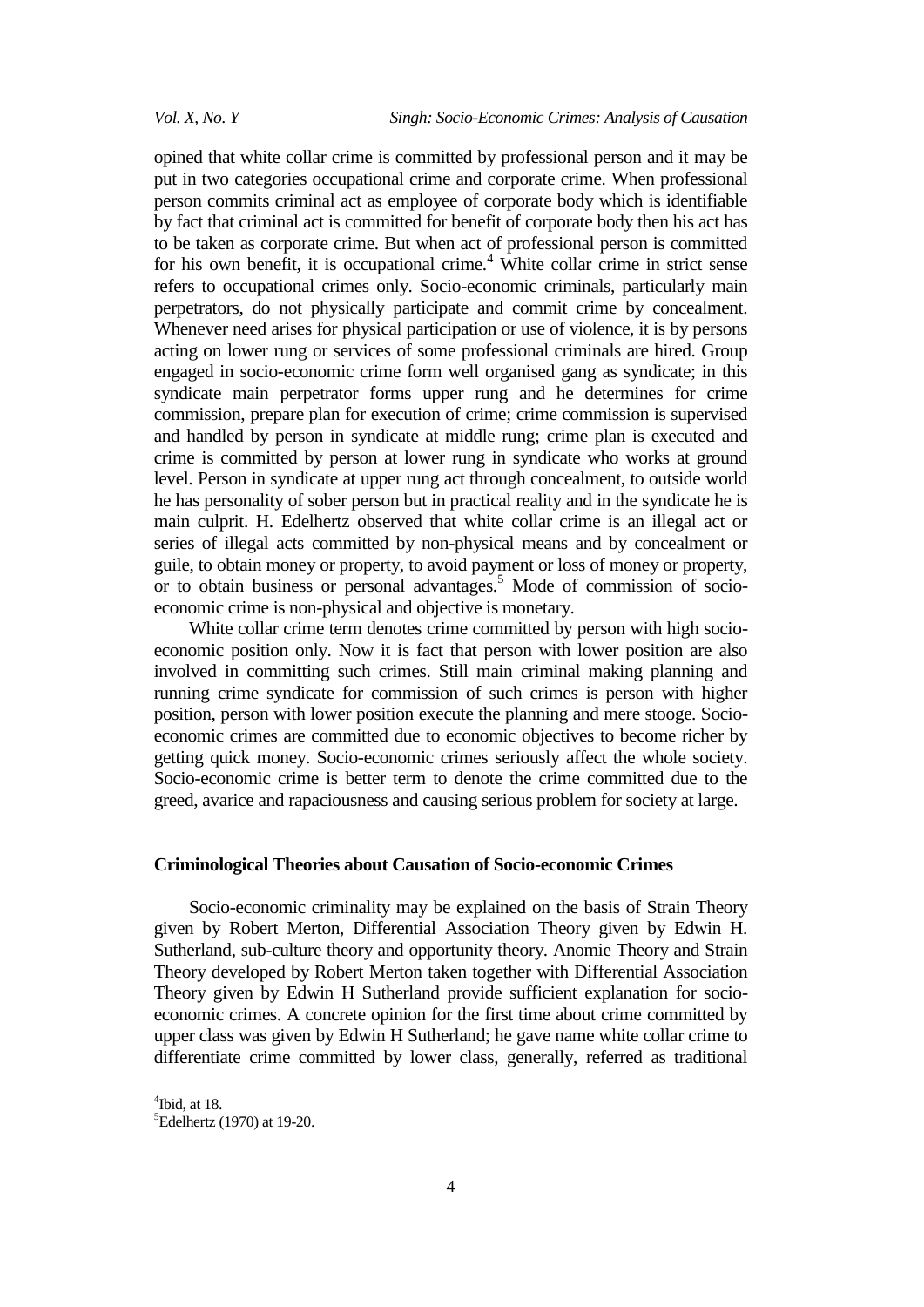crime. Traditional crime is taken as offences committed on streets and white collar crime is taken as offences of suites. Further, traditional crime is also taken as offences of force and white collar crime as offences of fraud. Before Sutherland Dutch criminologist William Bonger also gave opinion about crime committed by richer person. Bonger in his book 'Criminality and Economic Conditions' written in 1916 opined that capitalism give rise to egoism (selfishness increases) and altruism comes to an end; in capitalism egoism grows on cost of altruism. He opined that in capitalism class person becomes selfish and jealous. Due to misery working class commits crime and similarly bourgeoisie due to capitalism have avarice and commit crime.

Sutherland's view is that not only poor persons commit crime, but also persons with position and respect commit crimes and their crimes are very destructive for world at large.

In modern era every person is undergoing strains and stresses due to goal and legitimate means disparity. Legitimate means available are not sufficient to satisfy goals; means are provided to person because of his status and position. Further, goals are also provided by society and out of those a person selects his own goal on the basis of his socialisation. Goal attaining willingness becomes desires and ultimately desire may take shape of passion. Generally means available which is used for attaining the goal is position and resource determined and goal is provided and then selected by person is of class superior to person. Suppose a person belongs to lower-middle class, he has means available to his class and his resources but his goal may be of upper-middle class or upper class. Such means and goal disparity creates strain; Robert Merton gave anomie theory which is also called as strain theory according to which such disparity resultant strain creates anomie which compels for adaptations. Such adaptations undergone by person may be conducive for crime commission and to progress in criminal career. Merton emphasised that high rate of deviance is expected when social expectations are not in balance with realistic opportunities available to the person to attain his goal. Unrealistic hopes and expectations are not natural but socially constructed and also promoted. When society has created lofty expectations in the persons but society fails to provide opportunities and resources; such situations create strain and ultimately anomie situation. Anomie Theory was given by Emile Durkheim and Robert Merton, both, but concept underlying their anomie concept differs. Emile Durkheim emphasised on society structural cause for anomie while Robert Merton opined on the basis of society structure cause and society process cause, giving more emphasis on society process cause. Now in the modern era of globalisation cultural norms itself has element emphasizing and praising for goal attainment filling persons with desires but real means available are not changed; in such situation attempts to attain goal may fail and cause frustration, stresses and anomie.<sup>6</sup>

The realisation of financial success purportedly is open to all, but actually opportunities to attain this goal are not distributed equally within social structure. This disparity between goal and means creates strain.<sup>7</sup> For richer person whose all

 $\overline{\phantom{a}}$ 

<sup>6</sup> Passas (2007) at 96-97.

 $\mathrm{7}$ Merton (1964) at 218.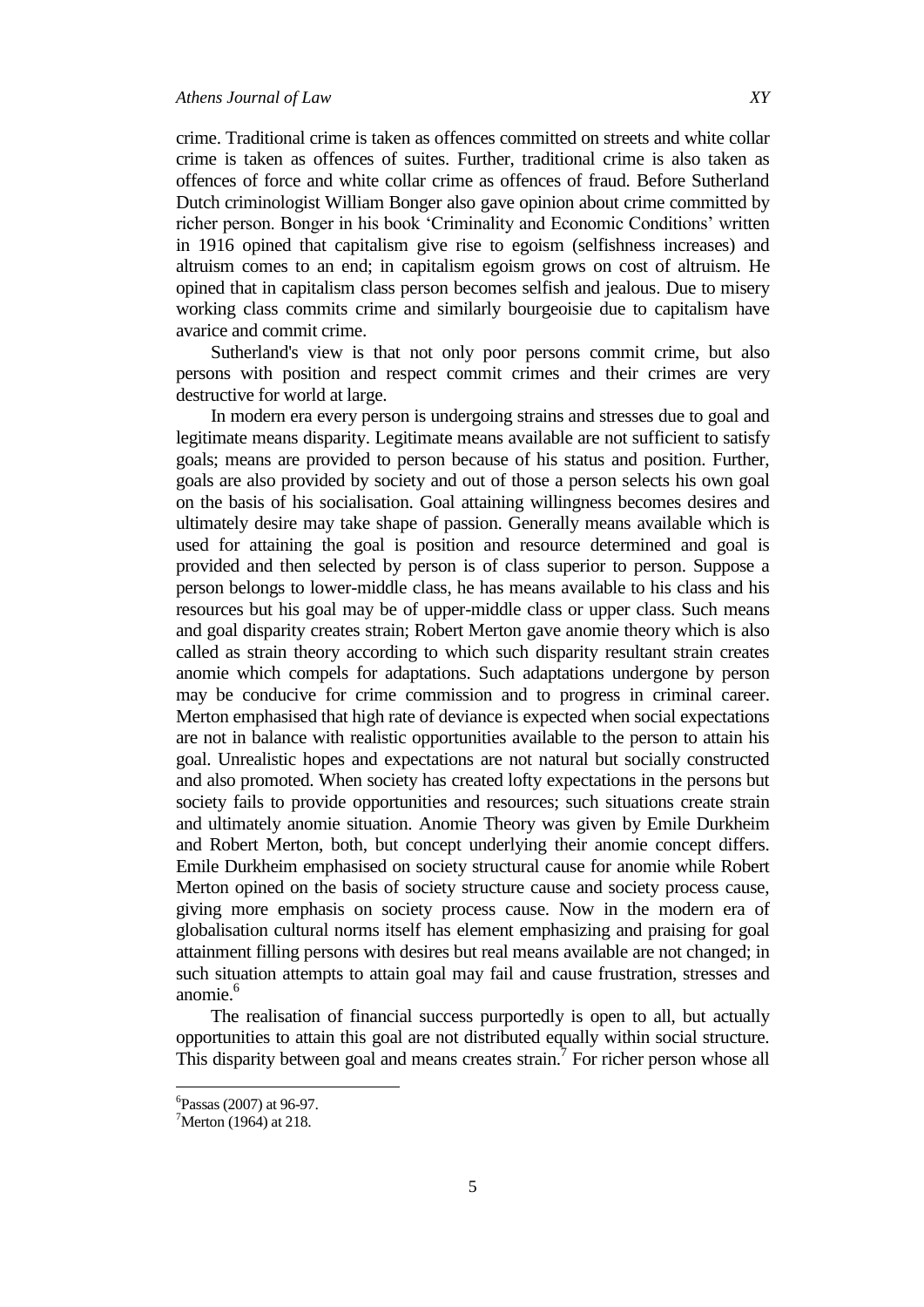the needs are satisfied but also for him there is disparity between goals to have more and more money, more and more luxury and physical comforts available, and legitimate means available. When goal cannot be achieved by legitimate means then strain compel person to achieve it by adopting illegitimate means. For proper tackling of white collar crime problem, white collar crime has to be divided into organisational (corporate crime) and occupational crime.<sup>8</sup> John Braithwait gave opinion to explain the corporate crime which is one important aspect of white collar crime. According to John Braithwaite white collar criminals are motivated by disparity between corporate goal and limited opportunity available through conventional business practices. When goal is emphasised and pressures are created to attain the goal which may be unattainable within existing framework of laws and regulations, innovative officers turn to crime to attain the goal and for it corporate official learn the rationalisation and technique for crime commission. White collar criminals are person with status and position; they use their respectability and resources and whenever their criminal acts become identifiable, they try to show that they are innocent and do not have any information about such crime commission but all such criminal acts are committed by subordinates.<sup>9</sup>

Only strain due to disparity between goal and means is not sufficient for socio-economic crime commission but it is necessary that the persons with reputation and position have mental preparedness for socio-economic crime commission and specialisation in illegitimate techniques in such regards. Sutherland initially gave Differential Association Theory as general causation theory which is especially applicable for traditional criminality. In 1939 Sutherland gave Differential Association Theory. He was much influenced by Chicago School particularly work of Thrasher, Shaw and Kay who studied geographical distribution of delinquency in Chicago city; work of Thorsten Sellin, Wirth and Sutherland himself regarding culture conflicts; and Sutherland's own work on thieves that to become professional thief, one has to become member of group of professional thieves and learn the technique. Sutherland gave Differential association Theory for the first time in third edition of his book 'Principles of Criminology' in 1939 and then revised the theory in fourth edition of the book in 1947. This theory is considered as a rational theory to explain every kind of criminality from juvenile delinquency to white collar criminality. In his Differential Association Theory Sutherland emphasised that criminal is not trait determined but criminal behaviour is learned behaviour; it is learned in direct communication with intimate personal group. Every person has various personal groups; some of them have definition favourable to respect the law and some have definition favourable to violation of law. Thereby, a person for behaviour has criminogenic force and anti-criminogenic force acting at the same time. Which definition will be accepted means which force will be more conducive for the person concerned depends on priority, frequency and intimacy? When a definition favourable to violation of law is accepted, person develops drive and rationalisation for doing the act but it is not sufficient but further, person learns

<sup>8</sup>Braithwaite (1985) at 19.

 $<sup>9</sup>$ Ibid., at 7.</sup>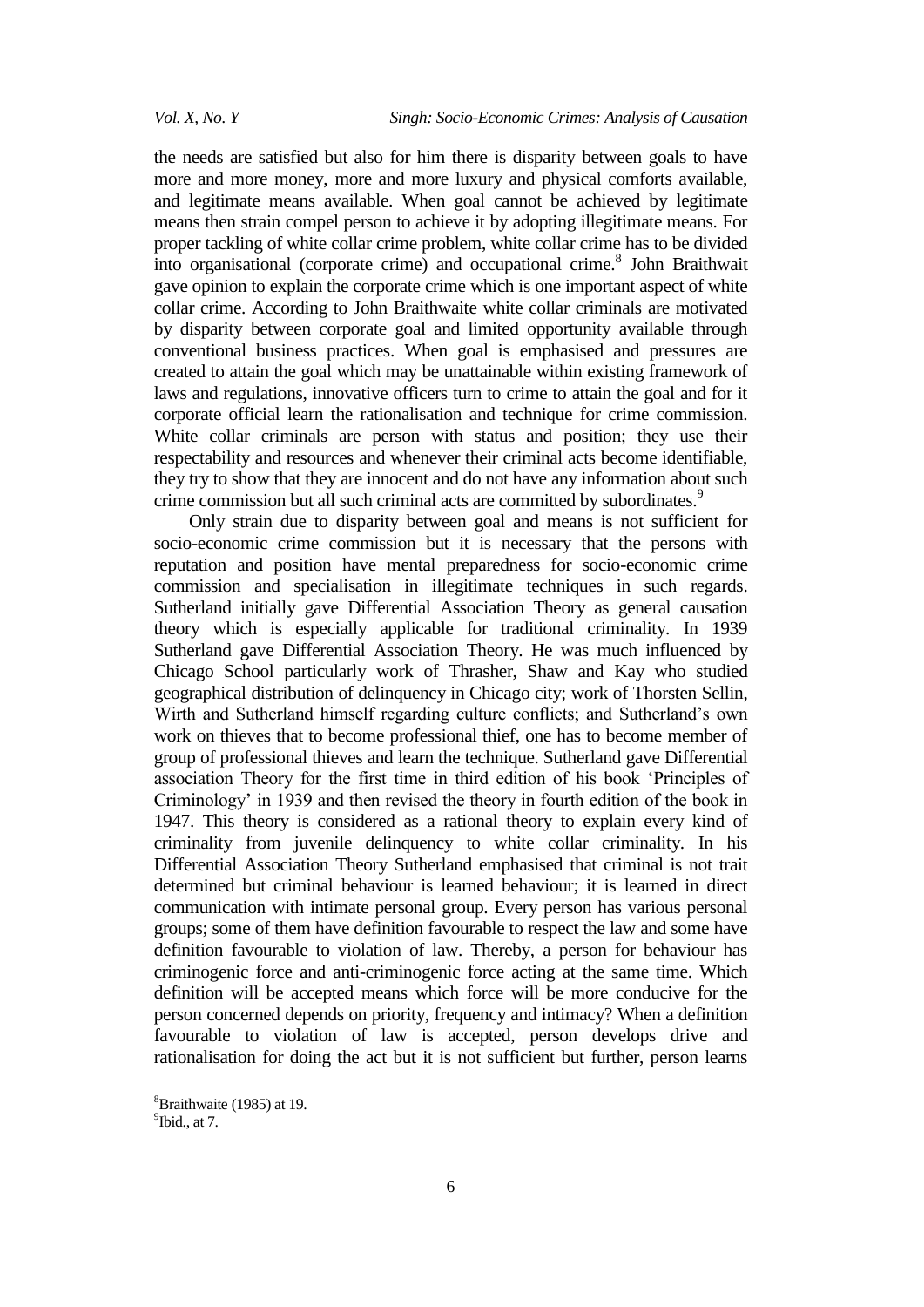technique of commission of act. Later on when Sutherland developed concept of white collar criminality need arose to give causation theory to explain white collar criminality. Edwin H Sutherland extended his Differential Association Theory to explain white collar crime also and according to which white collar crime is also a learnt behaviour which is learnt in communication with the persons who are already practicing it. Edwin H Sutherland opined that white collar has its genesis in the same general process as other criminal behaviour, namely differential association.<sup>10</sup> Professional person having strain due to goal and means disparity with desire to achieve goal in communication with person already indulged in white collar crime learns drive, rationalisation and technique for commission of white collar crime. But white collar criminals do not consider themselves as criminal, merely they may consider that they may have violated the law. It happens because of differential enforcement of law, usually wrongful acts committed by white collar persons are not only covered by criminal law but also by civil, taxation and business law. Usually, law enforcement agencies enforce the law other than criminal law. White collar criminals have self-image and also public have such conception that such white collar persons are not a criminal but sober and civilised person with status. Sutherland observed that the white collar criminal does not conceive of himself as criminal because he is not dealt with under the same official procedure as other criminals and because, owing of his class status, he does not engage in intimate personal association with those who define himself as criminals. $^{11}$ 

Travis Hirschi gave Control Theory to explain the crime causation and he opined that delinquent acts result when an individual's bond to society is weak or broken.<sup>12</sup> Stronger bond to society and member of society create conducive situation for a person to behave in conformist behaviour. Bond of person with his fellow citizenry and society determines behaviour and ultimately nature of person. Bond of person with society contains four inter-related components – attachments, commitments, involvements and beliefs. Attachment is main component and all others are strengthening it. Attachments to conventional others, commitments to conventional lies of action, involvements in conventional activities and belief in common value system make the social bond stronger and determine that the behaviour of person will be sober.<sup>13</sup> Stronger social bond determines that person shall not behave in manner affecting the society while weaker social bond make prone to become delinquent. Travis Hirschi and Michael Gottfredson extended the Control Theory to explain white collar crime.<sup>14</sup> Hirschi and Gottfredson opined that white collar criminals are motivated by same forces that drive other criminals – self-interest, pursuit of pleasure and avoidance of pain.

Travis Hirschi reinforced classical theory with rectifications of loopholes; he opined that all human behaviours are purposive and determined on the basis of self-interest. Criminal and non-criminal behaviours are result of pursuit of self-

 $\overline{a}$  $10$ Sutherland (1949) at 234.

 $11$ Sutherland (1949) at 223.

<sup>&</sup>lt;sup>12</sup>Hirschi (1969) at 16.

 $13$ Gottfredson & Hirschi (1990) at 16.

<sup>&</sup>lt;sup>14</sup>Hirschi & Gottfredson (1989) at 371.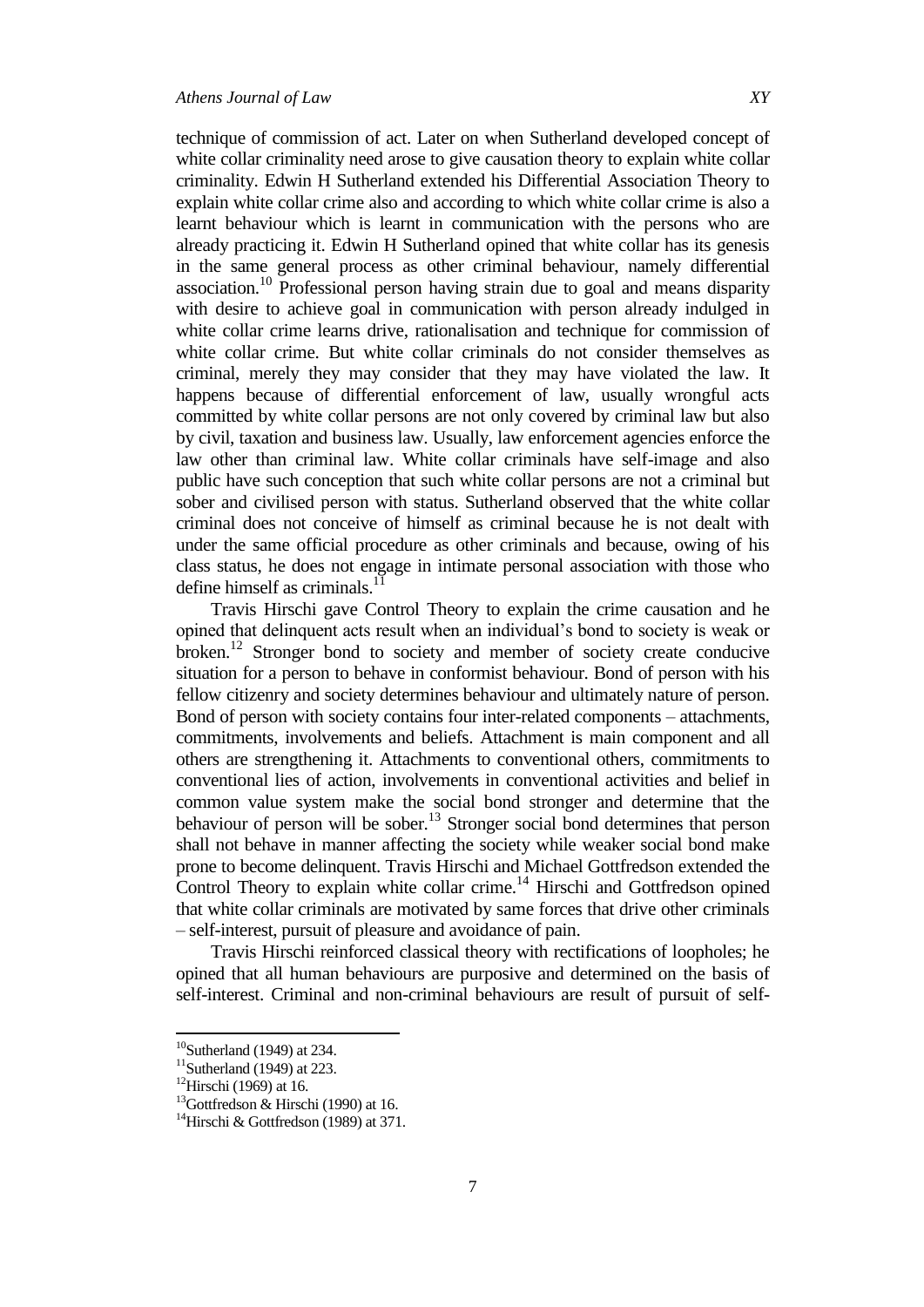interest of pleasure or avoidance of pain. Persons think for themselves and never subordinate their own interest to interest of others.<sup>15</sup> Only proper socialisation may put restraint on acting and affecting the society, thereby, a person can be restrained by socialisation. By socialisation social bond becomes stronger; it restrains deviance. Hirschi and Gottfredson did not agree with classical school overemphasizing on legal sanction to restrain deviance. They were of opinion that legal sanctions are redundant to social sanctions rooted in moral and religious sanctions. Person likely to commit crime less cares for legal sanctions and more controlled by family socialisation. Criminals have low self-control and they do not want to delay their gratification of self-interest, they never think for long term gain but concerned with immediate gain, and they are not sensitive to needs and suffering of others. These factors are also applicable for white collar crime; a general theory for crime applicable for all kinds of criminal act was tried to be developed by Hirschi and Gottfredson. They did not give importance to motivation element; more emphasised that the crime commission is product of low self-control of self interest in situation of availability of opportunity. Besides these factors, there are some additional elements in attracting well to do and educated persons towards white collar crime are –

- (1) White Collar Crime commission is not so dangerous as other common criminality, traditional crime is committed by physical participation, thereby, always there is risk of reaction from victim and societal members, and further, witness and other evidences may be available, contrary to it white collar crime is committed by non-physical means, and further, it is not committed directly against individual, thereby, risk in commission of crime and availability of evidences may be lesser;
- (2) White Collar Crime provides relatively larger rewards; traditional crimes relating to property are usually committed due to compulsions of need and necessity, and further, such offences are committed against individual, in such situation extent and impact of crime may be much lesser, it is also for offences against body but in case of white collar crime extent and impacts are larger as it is committed against public at large, nation and even against whole world due to the greed, avarice and rapaciousness;
- (3) Rewards follow quickly to commission of crime;
- (4) Sanctions associated with white Collar Crimes are vague or only rarely imposed; and
- (5) Minimal effort is required who have skill of committing white Collar acts, white collar crimes are committed in course of occupation and acts committed in this reference are relating to occupational acts, thereby, doer has expertise and he need not have to put any extra efforts. When a person is attached with the society, a kind of deterrence is working over him, he is restrained from doing the offending act against the society.<sup>16</sup>

<sup>&</sup>lt;sup>15</sup>Hirschi & Gottfredson (1989) at 5.

<sup>&</sup>lt;sup>16</sup>Lasley (2007) at 360-361.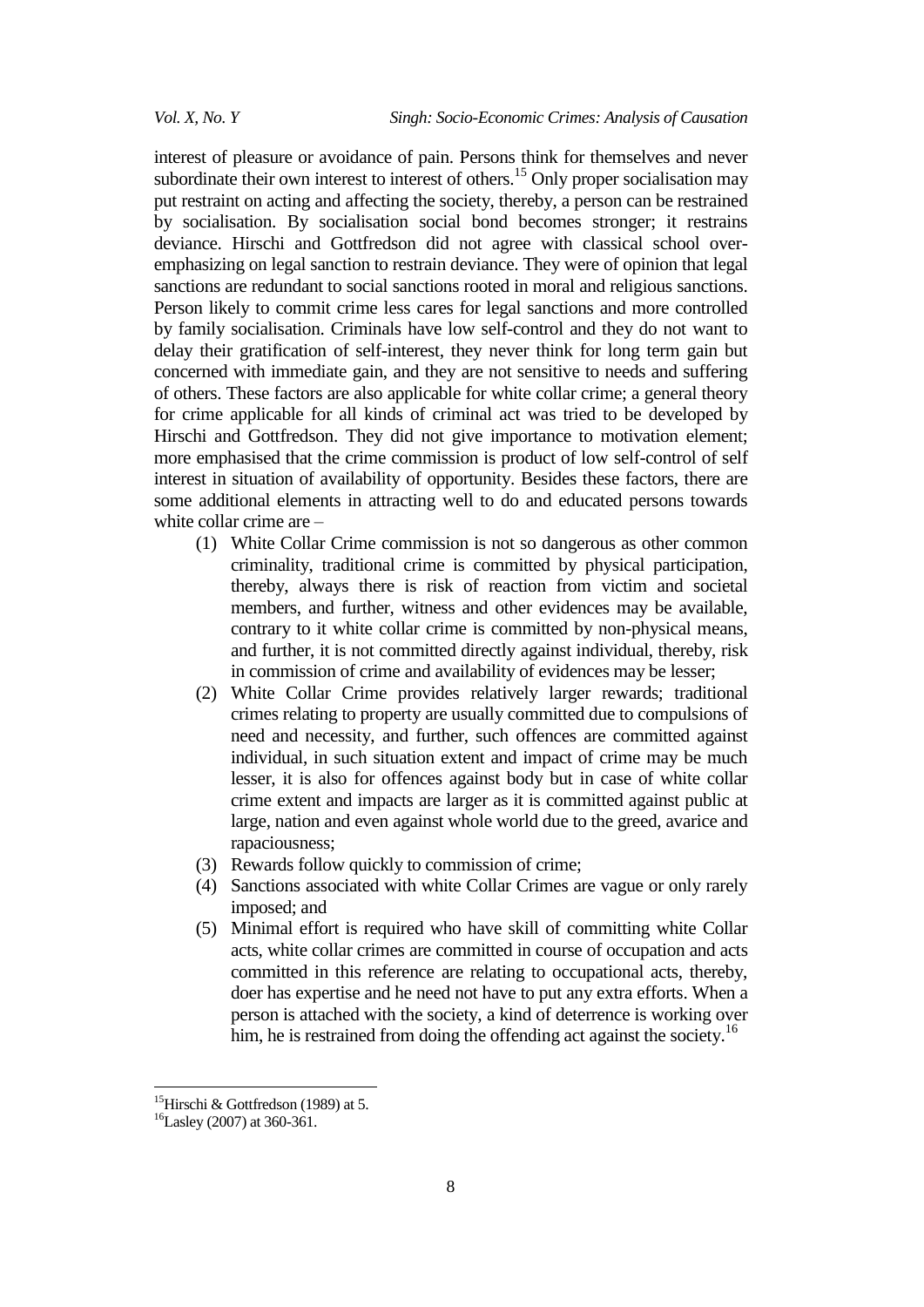## *Athens Journal of Law XY*

Reed and Yeager analysed opinion of Gottfredson and Hirschi regarding white collar crime commission particularly organisational offending and opined that some concepts given by them are not tenable as they observed that white collar offending is uncommon, simple in technique and condemned in business culture.<sup>17</sup>

## **Multiple Factors to Explain Causation behind Socio-Economic Crimes**

Human behaviour has always been very complex behaviour; it is difficult to identify and precisely give one or other factor for a particular behaviour or behaviour pattern. A number of factors influence and exert impacts over person, thereby, a number of factors interact and determine behaviour of person; in such situation a person's behaviour is effectively determined and manifested by multiple factors.

#### *Greed and Acquisitiveness*

Social structure and social pressure determine social thinking which lays down nature of individual thinking, relationship and attachment with fellow citizenry and ultimately all culminates and determine nature and rate of criminal acts. External acts committed are manifestations of mentality and thought process taking place in the mind of person. Actually acts are committed in mind; external body only executes it. Agrarian and pastoralist societies have stronger kith and kinship relationship in which societal members have stronger social solidarity. In such societies generally productions are made for satisfaction of basic needs and in such case persons have no passion for money and richness. In this society all the persons whether owning the production means, working in such production means, operating the market and purchaser, all are connected with emotions of togetherness; no one can think to harm any other. In this kind of society there may be commission of some petty offence of lesser number satisfying characteristics of socio-economic crime but socio-economic crimes may not be problem. Society with stronger social solidarity may have problem traditional crime commission committed due to need, necessity, jealousy, enmity, and retribution. When social structure and social process change accordingly nature, rate and extent of crime problem also change.

In modern society market is main desiderata which constructs and determines everything in the society. In modern society market determines social structure, social process and social thinking. In such society social solidarity becomes weaker and relations are determined by egoism rather than altruism; productions are made for market; market determines what will be produced and in what quantity it will be produced. Such production means is used which may satisfy requirements of market; it gives rise to industrialisation. People migrate to and reside near industrial area and market which give rise to urbanisation. In industrialisation and urbanisation an individual has migrates from his own place

<sup>&</sup>lt;sup>17</sup>Reed & Yeager (2007) at 96-97.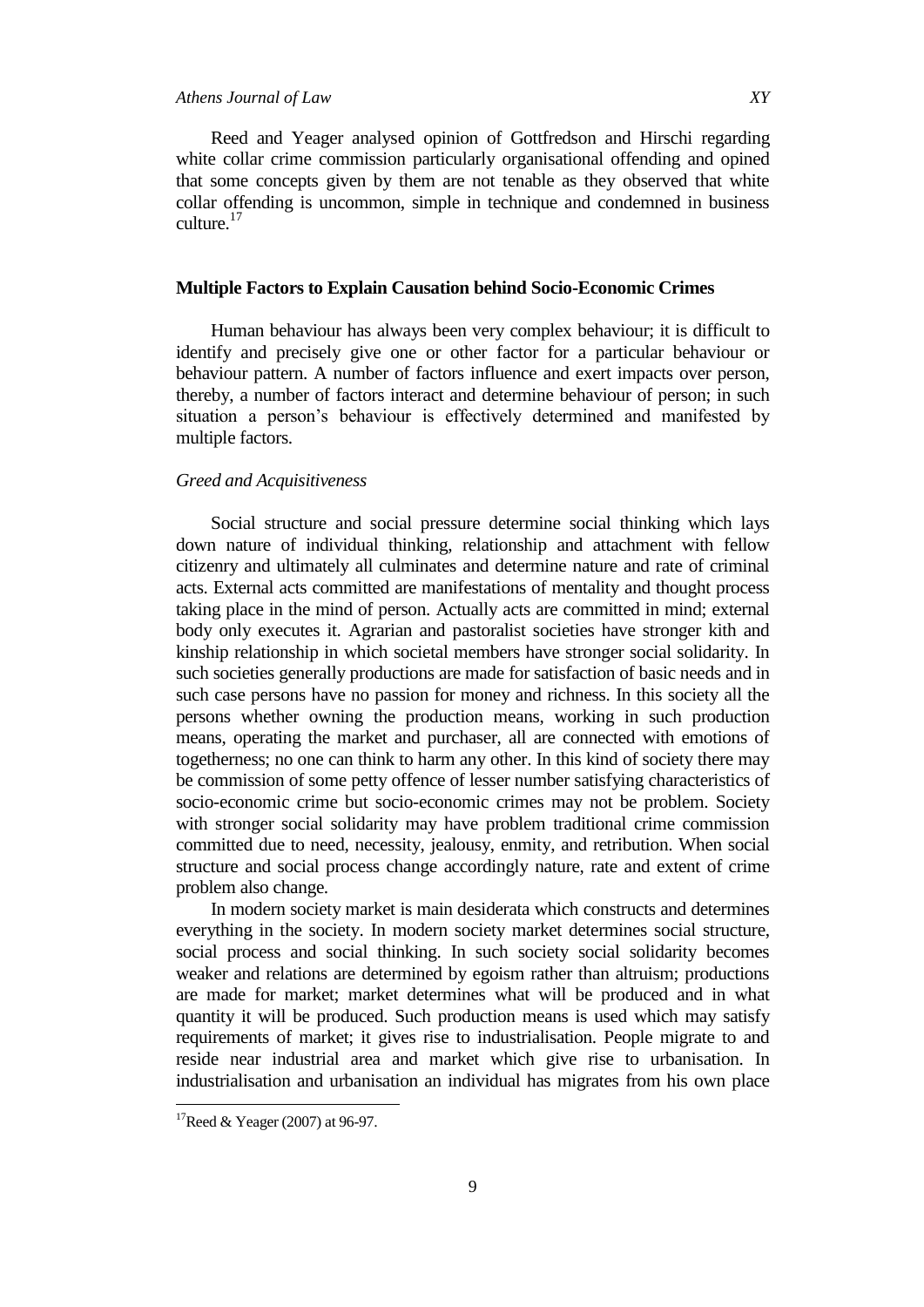and settles at new place where persons have migrated from various places; such situation causes complete breakdown of social control mechanism at both the places, place from where person has migrated and the place where he settles after migration.

In present society everything is decided by market and because of it by money. The individual has left his permanent place and his nearly related persons only for working in industry and market for getting more and more money; in such situation for individual money is primary and in focus while all other considerations like value, norms, ethics and altruism are secondary. In the society everything like status, position, respect and behaviour is evaluated in money terms. In such society obsession for money becomes of insatiable; greed, avarice and rapaciousness are major causation for crime commission and economic crimes are committed without considering its harmful and serious impacts over fellow citizenry. Individuals want to enjoy physical commodities even at the cost of wellbeing of society and members of society. Greed and acquisitiveness for money and physical commodities are main causes of commission of socio-economic crimes.

## *Degradation in Ethical and Professional Values*

In society a person's position, status and reputation have to be decided on the basis of character, behaviour, knowledge and nature of performed acts but in market oriented society person's pecuniary capacity and available physical commodities are used as criterion for aforesaid purposes. Previously in the society person was concerned with satisfaction of his bare needs of food, clothing and house but now in market oriented society a person's desire has become insatiable and his willingness is to possess all the luxuries. It creates a conducive environment for selfish behaviour focused for acquiring more and more money by indulging in any kind of act rather than emphasizing on taking care of fellow societal members. With industrialisation and urbanisation such behaviour pattern increases. Previously, persons in the society were related and even today in remote areas and in older part of urban area persons are related by stronger bond of affection and also socialisation pattern determine behaviour with stronger ethical and professional values. Because of stronger ethical values and professional values an individual cannot think to commit any act which may affect the public at large; $^{18}$  no doubt crime may be committed but that may be targeting to individual to whom culprit has enmity, jealousy or it may have committed due to need and necessity. In market oriented society where money has become means and end all, ethical and professional values are at lowest ebb; in such situation an individual for money may commit socio-economic crime even knowingly that it may affect the public at large and affect wellbeing of whole nation ultimately of world at large.

Previously religion and religious values were playing a crucial role in regulation of human behaviour; when formal legal measures were not properly developed particularly it was not possible to administer formal legal system in

1

 $18$ Clinard & Yager (2017) at 300.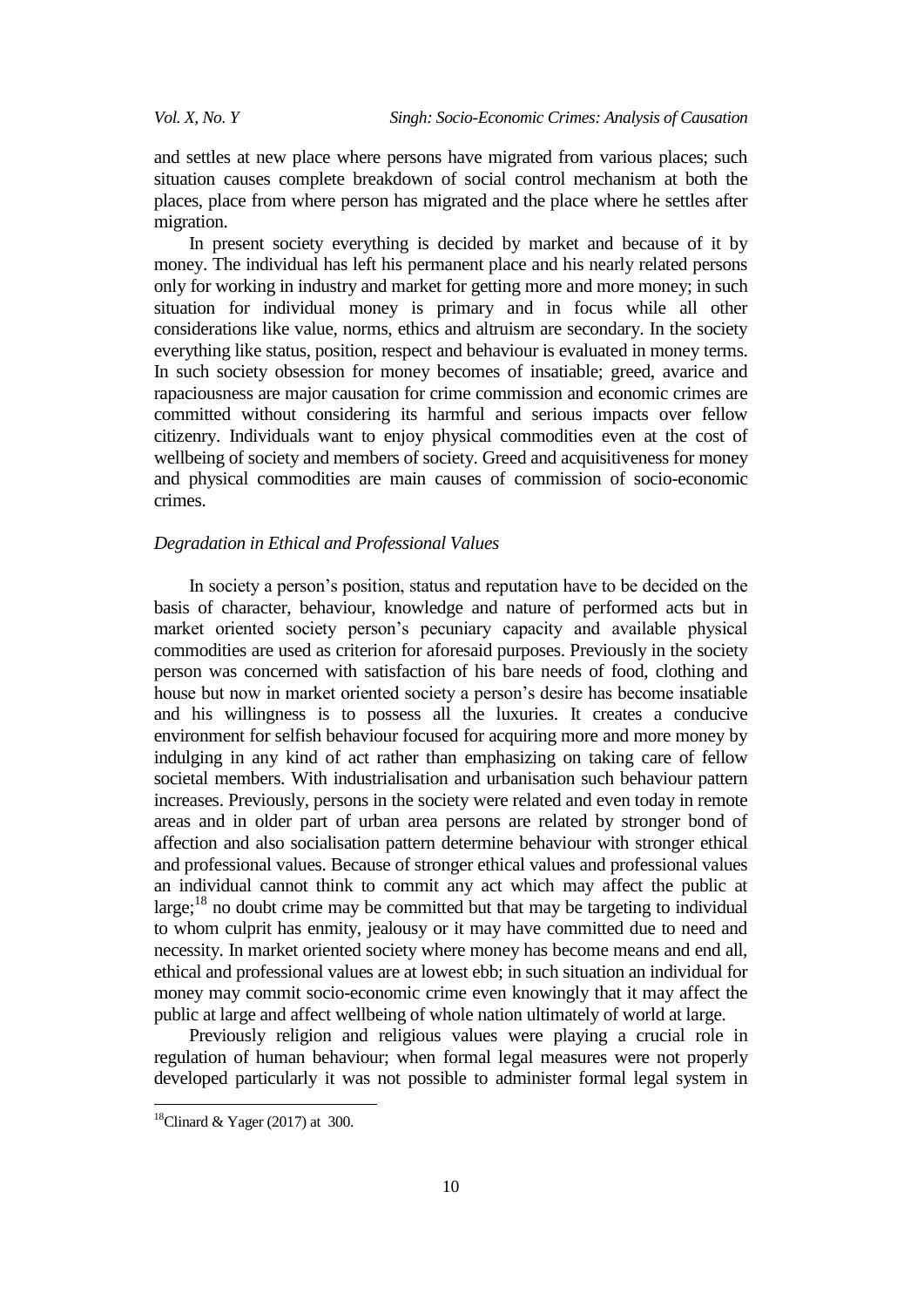## *Athens Journal of Law XY*

remote areas then by means of religious values and ethos human life and behaviours were regulated. Religion taught righteousness and thereby directed for right path of life to be treaded, sin have to be avoided, self-content behaviour was promoted and obsession for luxuries was discouraged. For enforcing religious values, thereby, to regulate human behaviour religion shows fear that one has to pay for his sinful acts in this life and then after in other life too. Religious regulation in such manner was restricting persons from committing harmful acts particularly socio-economic crimes. Educated persons with reasoning particularly obsessed with goal to earn more and more raise suspicion for religious directions. Due to decrease in religious regulation effect such person may commit any kind of act even socio-economic crime to become rich quick.

#### *Absence of Public Reaction*

For tackling problem for crime problem whether it is of traditional crime or socio-economic crime important and crucial element is public reaction against crime. Absence of public reaction against crime is a major causation for criminality. Public reaction against crime is important for formal and informal, both the actions against crime. Public considers only traditional crimes as real crime; for socio-economic crime a general consideration is that it is common professional activity performed in better way by the person. Further, socioeconomic crime is committed by reputed person indulged in some professional act who does not satisfy criminal stereotype as he is properly educated, socialised and indulged in some occupation, and furthermore, on success criterion used by modern society he is successful person as having money and physical commodities. Socio-economic criminal generally acts in two pronged one which is projected in public and other which is main source of his income that is of indulgence in organised economic crime commission. Socio-economic criminal does not consider himself as criminal; he has some rationalisation for his criminality and considers himself as a better skilled professional.

For tackling of crime problem it is necessary that public have to consider that the act committed is criminal act and person is criminal. Further, criminal also should consider that he has committed criminal act. When public treat any act as criminal act and doer of act as criminal, it may react against commission of act and also against doer of act. When doer of act treat himself as criminal and act as criminal act, he will receive reaction against his act and undergo punishment or reformation inflicted against him. Social reaction and social pressure are effective informal crime tackling measures which are even more effective than the formal measures of crime tackling. Further, effectiveness and successful formal criminal justice system depends on public reaction against crime by which law enforcement agencies may receive prompt information about crime commission, statements of person acquainted with fact and circumstances, information about other evidences – what are evidences available and where are evidences available, and further, before the adjudicatory agencies testimonies may be given which may led for conviction and sentencing of criminal. Sentence imposition creates general and specific deterrence, thereby, criminal may have lesson for future behaviour that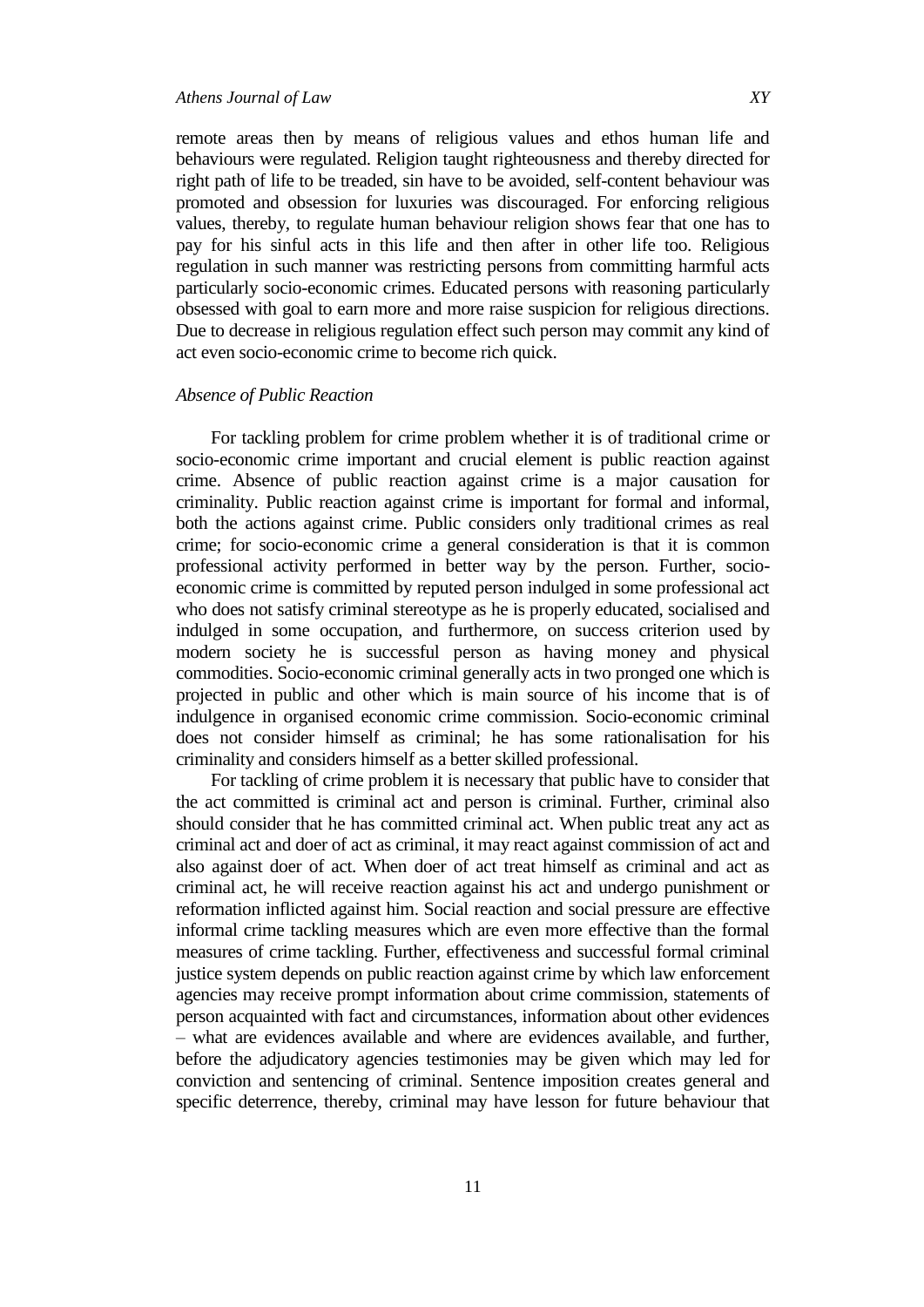crime should not be committed. In case of socio-economic crimes public do not consider it as criminal act and do not react, thereby, it is difficult for investigating, prosecution and adjudicatory authorities to enforce and apply the law and cope the problem.

#### *Industrialisation and Urbanisation*

Industrialisation and urbanisation are major causes of commission of socioeconomic crimes. History reveals that problem of socio-economic crime was felt with advent of industrialisation and urbanisation, and further, in industrial concern, nearby area, similarly, in the urban areas problem of socio-economic crime is dominant crime problem. It is evident that such places cannot be causation in itself but circumstances prevailing there may be causation. For such consideration support is available from Chicago School of Criminology which studied spatial distribution of crime problem in Chicago city, no doubt study was relating to distribution of traditional delinquency but it clearly established that in different parts of city circumstances may differ and accordingly rate of delinquency differs; failing of social control mechanism was identifiable fact behind problem in area with more delinquency rate. To work in the industry from various distant places person moves and settles near the industrial concern by which urban centres come into existences. Here persons have migrated and work for money, thereby, whole socialisation, working and thought are primarily concern with earning money; the goal becomes primary and means used becomes secondary. Such situation prevailing at industrial and urban place makes conducive situation for making of socio-economic criminals and commission of socio-economic crimes.

#### *Welfare State Concept*

Previously, states were functioning on the laissez faire state concept (police state) and accordingly state was only concerned with maintenance of law and order within the state and protection state territory against external aggression. Laissez faire state functions for internal and external security. Laissez faire state does not interfere in private business activities; such situation creates a situation for performance of business activities in any way but that may not be taken as criminal act. In 1776 Adam Smith wrote the book 'Wealth of Nations' in which he advocated doctrine of natural rights. Doctrine of natural right advanced by Adam Smith actually advocating for inalienable and inviolable individual rights; he opined that individual has right to life, liberty, property and trade provided by nature itself. Such natural rights cannot be interfered by the state, and thereby, acts committed in exercise of such rights committed by individual, indulged in business activities for maximisation of profit even though doing such acts may be graver and harmful, cannot be dealt and stopped by the state. Further, due to concept of *nellum crimen sine lege* (nothing is crime unless prohibited by provisions of law) *and nellum poena sine lege (*no penalty without law), such harmful acts even after causing serious impacts over societal wellbeing were not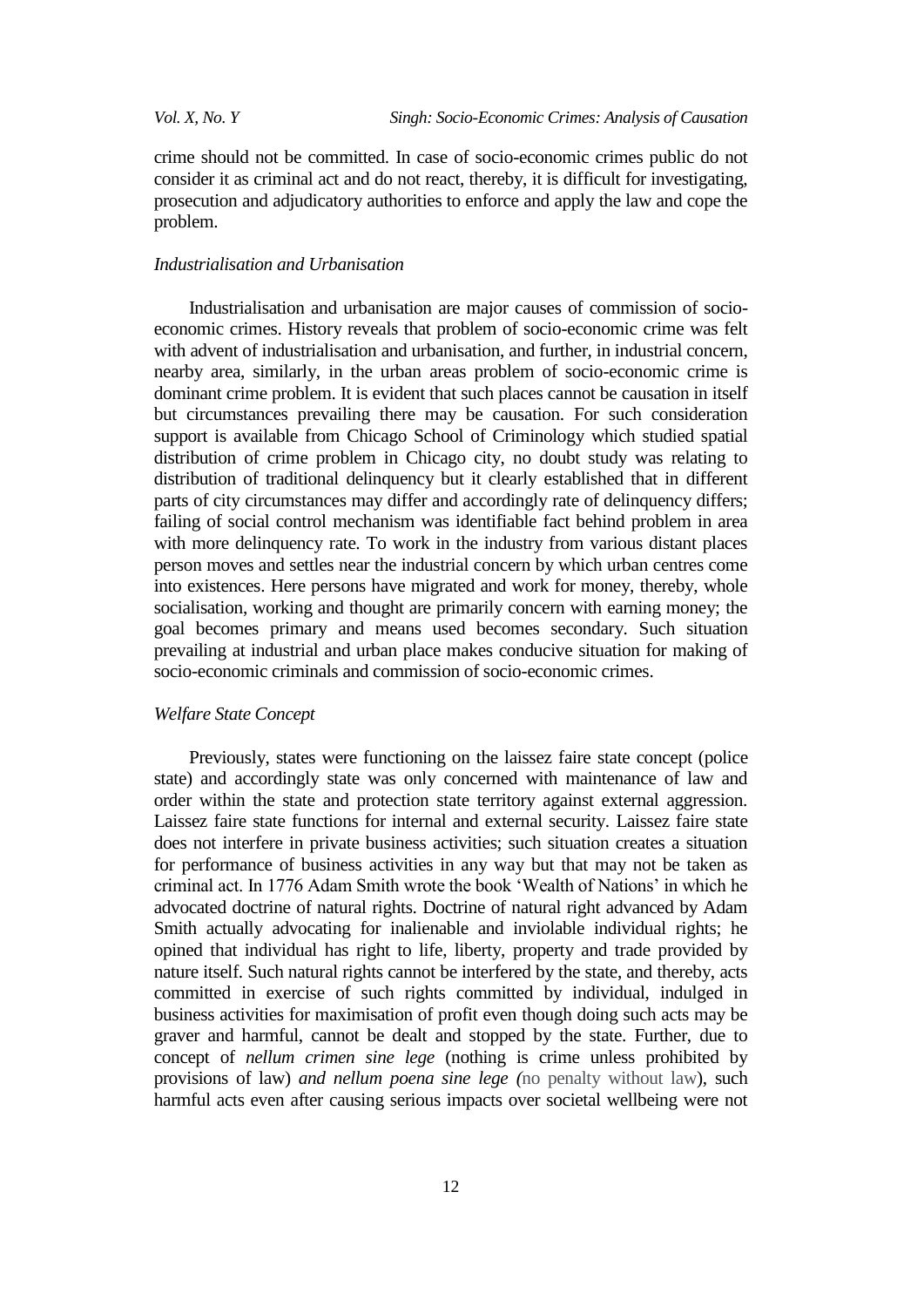considered as criminal acts but considered as business acts committed in skilled manner. Desire for maximisation of profit is one of the major causes of socioeconomic crime.

In first half of twentieth century particularly around 1925 to 1930 state policy changed from laissez faire state policy to welfare state policy. Under Welfare State Policy state has responsibility to take care of all the needs of citizens and to take actions for their protections. During era of industrialisation in  $18<sup>th</sup>$  and  $19<sup>th</sup>$  century harmful and offensive acts were committed which were taken as sober and civilised acts but when state became welfare state, in  $20<sup>th</sup>$  and now in  $21<sup>st</sup>$  century after prescription of punishment same act became criminal acts. Legislature has been enacting law to regulate activities of professional persons, corporate bodies and organised criminality and in this regard harmful acts are declared crime and punishments are prescribed. Usually dishonest person performing his occupational activities improperly contend that state has not to interfere in business activities and should not have concern with property of private individual and for this purpose usually it is contended that state has to limit itself only up to maintaining of law and order and external and internal security. Whenever social structure, social thought, state policy, state actions change, legal responsibility of natural and legal person also change and particularly such changes are manifested in criminal law. When state was laissez faire state, society was mechanical society with stronger social solidarity, society was dominated by lower middle class culture considerations in which bravery, courage, violence, emotions of affection and hatred dominates, crime definitions and responsibilities are completely of one sort. But in industrialised, urbanised, globalised, organic society with weaker social solidarity with more emphasis on upper and upper middle class cultural norms in which success particularly pecuniary success becomes more important and individual consideration shifts from means orientation to goal orientation, crime definitions and criminal responsibilities becomes completely different. State cannot be silent spectator to the wrongful act commission and causing serious impacts over the society; in about last 100 years period state to tackle such problem has enacted many laws to declare the activities as crimes.<sup>19</sup> Now state is welfare state, it has responsibility to protect and take care of wellbeing of whole citizenry and also of oneself, therefore state has to make law and strictly regulate the harmful activities and enquire about property and trade illegally accumulated and conducted.

Penal Acts are enacted to penalise harmful economic activities but at the same time it is reality that such Acts rarely used; on the same subject matter besides criminal law civil, taxation, and administrative laws are also made and in such situation when harmful activities are identified, usually criminal law is not applied but some other law is used. Such situation creates situation of differential enforcement of law which affects efficacy of criminal justice system in dealing with serious problem of socio-economic crimes. Criminal law has important distinctive feature that it uniformly applies on whole citizenry without any differentiation on the basis of individual status and position. This fact may be proper for law enacted and contained in the bare provisions but when applied it

 $19$ Chandra (1979) at 24.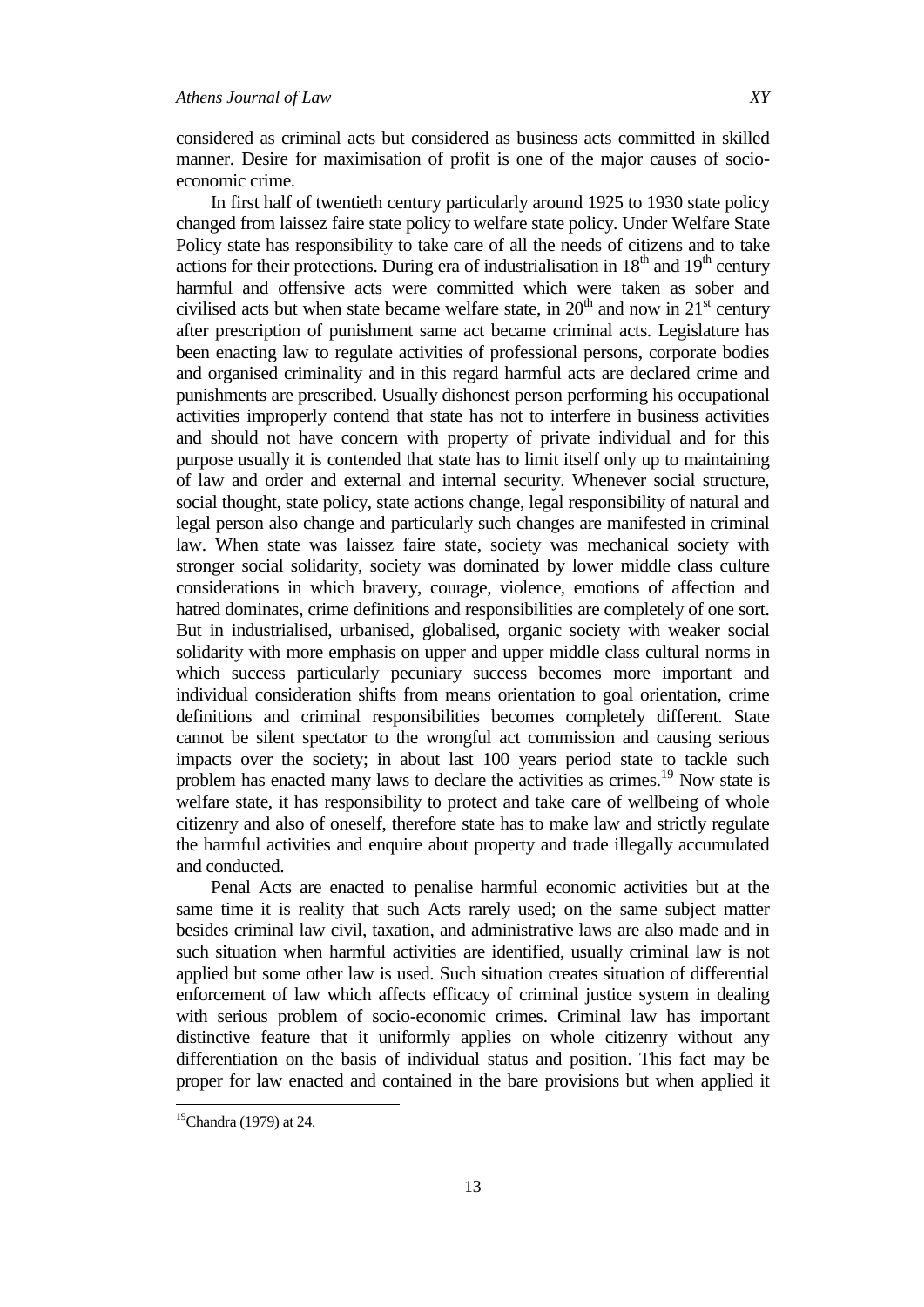may be differentially applied and create differentiation in reference to persons against whom law is enforced. Uniformity of law is main characteristics of criminal law but in application of law a differential enforcement situation is created and practically law becomes completely different and treat persons differently on the basis of status.<sup>20</sup> In enforcement of criminal justice in reference to socio-economic crimes differential enforcement of law is conspicuous and practical fact. Activity is criminal but usually law other than criminal law is applied. In case criminal law is applied, applications of measures are completely different from same law applied against the person with lower status. Such application of criminal law or non-application of criminal law makes a complete the whole concept relating to crime and criminality. Further such differential enforcement of law also differs in respect of persons with status; when businessman has greater status, his treatment with law is different from businessman comparatively lower status. Sutherland observed that the differential treatment of the law as it applies to large corporations may be explained by three factors, namely, the status of businessman, the trend away from punishment, and relatively unorganised resentment of the public against white collar crimes (Sutherland, 1949, p. 46). Differential enforcement of law produces consequences that socioeconomic criminal does not consider himself as criminal and further, public also does not treat him as criminal. When doer of criminal act considers himself as criminal, thereby, he has criminal self-image, then only he may not have any resentment for application of criminal measures and may subject himself to criminal justice measures applications. Public reaction against crime lowers the reputation and status of criminal, criminal becomes outcast; such situation acts as a social pressure against crime commission, and further, law enforcement agencies are also pressurised to take effective criminal justice action against criminal. Welfare state policy and public reaction against socio-economic crimes are mutually influencing each other; welfare state concept makes citizenry conscious and public reaction makes state a welfare state actively and effectively taking criminal justice actions against doer of criminal acts regardless of his status, means and position.

Welfare state policy is not cause of socio-economic crime commission but it is reason of declaration of harmful acts as criminal acts and prescription of punishment for such acts; previously the act which was not crime and doer was not criminal, is differently treated and the same act may be crime and doer may be criminal. In such situation, initially the act committed would be business act considered committed in skilled way to maximise profit, later on conducting it in wrongful manner would attract the civil actions but presently when state policy has shifted to welfare state policy the same act is declared as crime and committing such act may attract criminal liability, thereby, imposition of penal sanctions.

1

<sup>&</sup>lt;sup>20</sup>Sutherland, Cressey & Luckenbill (1992) at 9.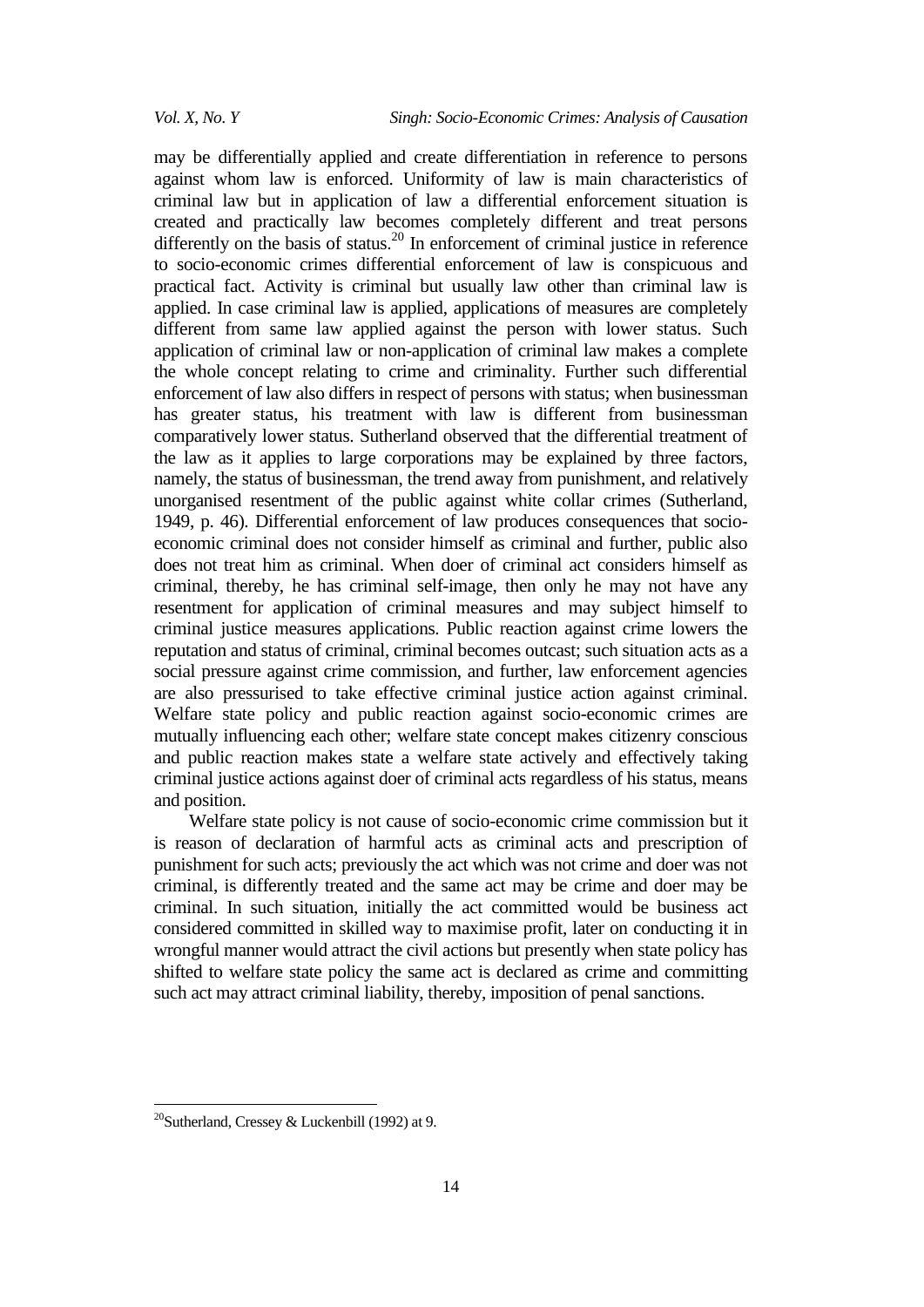#### **Concluding Remarks**

Socio-economic criminal commits crime during performance of occupational activities, he is expert person in performance of such acts, he is properly educated and socialised person, he is respectable and person with status, all these together make socio-economic criminal completely different and also a serious challenge for criminal justice system to deal effectively with such kind of criminal element who is in all references different from stereotype criminal. Society does not consider act constituting socio-economic crime as criminal act, and further, society does not consider socio-economic criminal as person with criminality. Generally, acts committed by socio-economic criminal are taken as performance occupational acts performed in better way. Socio-economic criminal has various qualities which are admired in the society like he is affluent, educated, properly socialised, status, position, means and he is suitably employed or engaged in some occupation; he is respected but he is not hated, condemned and proscribed, thereby, society does not react against socio-economic crime and socio-economic criminal. Effective criminal justice enforcement depends on reaction of society against crime and criminality. Law enforcement agencies are in need of receiving prompt information about crime commission, cooperation of persons acquainted with fact and circumstances particularly to get information about fact and circumstances of case, disclosure of information about evidences. Adjudicatory body is need of cooperation of societal persons for giving testimony and adducing of material and documentary evidences. All the aforesaid may be possible only when society reacts against crime and criminals. Because of expertise of criminal, commission of act during performance of occupation, act is committed in planned and organised manner, and act is committed by non-physical means by use of modern know-how, generally evidences are not available or if available those are of very technical nature.

Socio-economic crimes are serious challenge before the modern society and it poses graver problem for wellbeing of nation and citizenry both. Crime is ever present universal phenomenon; it is present in every society regardless of time and place but at the same time one more fact is absolutely true that content, nature and rate of crime change with change of time and place. In India before independence when society was predominantly agrarian society, traditional crimes were committed and whole criminal justice system was focused on traditional crime and criminality. After independence with emergence of industrialisation and urbanisation, Indian criminal justice system is facing serious challenge caused by socio-economic crimes and criminality.

It does not mean that before independence, in India socio-economic crimes were not committed, even in ancient India such types of crimes were committed as it is evident from prescription of punishments for crime committed by businessmen, corrupt officials and crimes committed in business transaction; number, seriousness and impacts of such crimes were nugatory. It does not mean that presently only socio-economic crimes are committed; Indian society is stratified society, upper and upper middle class may have more socio-economic criminality while lower and lower middle class have more problem of traditional crime. Upper and upper